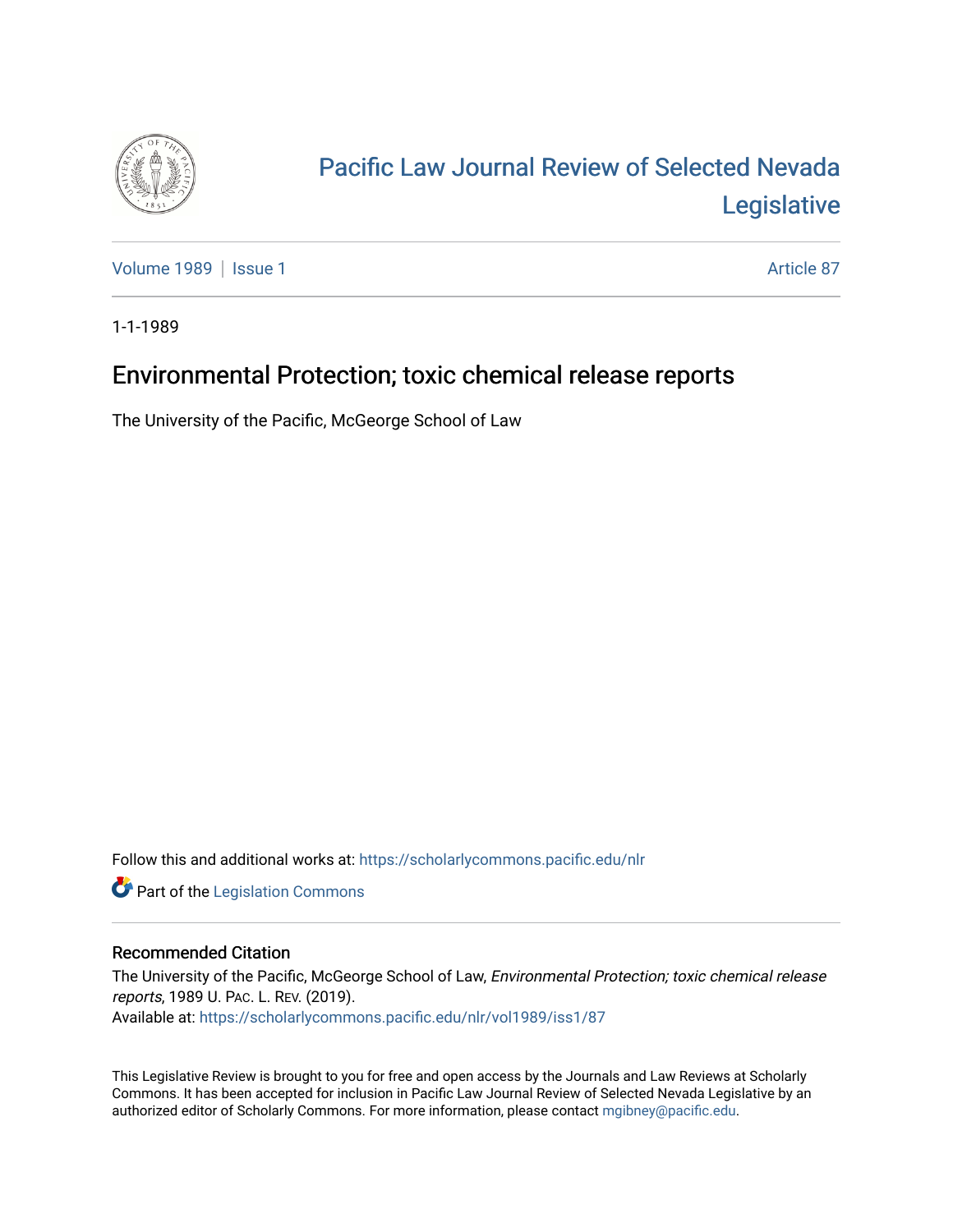### **Environmental Protection**

#### **Environmental Protection; toxic chemical release reports** ·

NEv. REv. STAT. § 459.\_ (new). AB 424 (Dubois); 1989 STAT. Ch. 162

Under existing federal law, owners and operators of facilities that manufacture<sup>1</sup> or use<sup>2</sup> toxic chemicals<sup>3</sup> must submit annual toxic chemical release reports to the Administrator of the Environmental Protection Agency and to selected state officials.4 The Emergency Planning and Community Right-To-Know Act of 1986 was enacted by Congress to establish state and local committees to devise and distribute emergency plans for a more effective response to local emergencies.<sup>5</sup> Consistent with federal law, Chapter 162 requires that the federal toxic chemical release forms<sup>6</sup> must also be submitted to selected Nevada governmental agencies.<sup>7</sup>

JBF

 $\overline{\phantom{a}}$ 

<sup>1.</sup> Reports must be filed by manufacturers who produced more than 50,000 pounds of a toxic chemical in 1988. 42 U.S.C. § 11023(f) (Supp. IV 1986). The threshold is lowered to 25,000 pounds for 1989 and thereafter. */d.* 

<sup>2.</sup> Only users of more than 10,000 pounds of a toxic chemical must report. Id.

<sup>3.</sup> *See* 40 C.F.R. § 372.65 (1988) (list of chemicals considered toxic under the Emergency Planning and Community Right-To-Know Act of 1988).

<sup>4.</sup> *See* 42 U.S.C. § 11023 (Supp. IV 1986) (toxic chemical release form requirement). *See also id.* § 11001 (Supp. IV 1988) (Emergency Planning and Community Right-To-Know Act). The selected state officials are to be chosen by the Governor. */d.* § 11023(a) (Supp. IV 1986). Only employers of 10 or more full-time workers are required to submit release forms. Id. § 11023(b) (Supp. IV 1988).

<sup>5.</sup> *Id.* § 11001 (Supp. IV 1988).

<sup>6.</sup> *See* 40 C.F.R. § 372.85 (example of a reporting form).

<sup>7. 1989</sup> Nev. Stat. ch. 162, at 335 (enacting NEV. REv. STAT. § 459.\_),The Governor will designate the agencies to receive reports. Id.